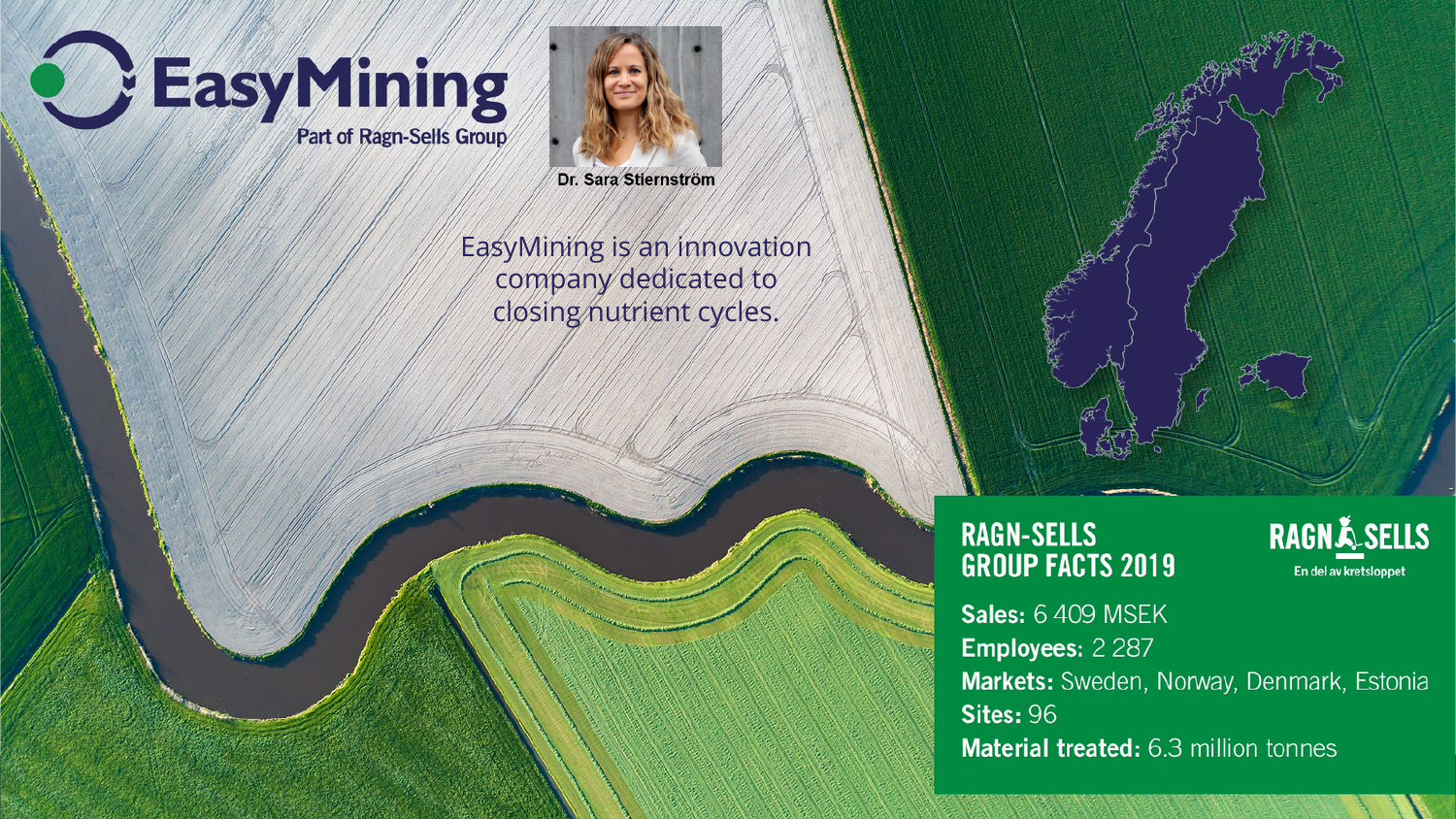### **Why End of Waste criteria**



If we are being serious with transitioning to a circular economy, being able to use waste as a resource and raw material is key



Lack of EoW-criteria has been pointed out as a barrier in the interface between waste and chemicals legislation



Today, material standards are based on the origin of a resource rather than it´s quality



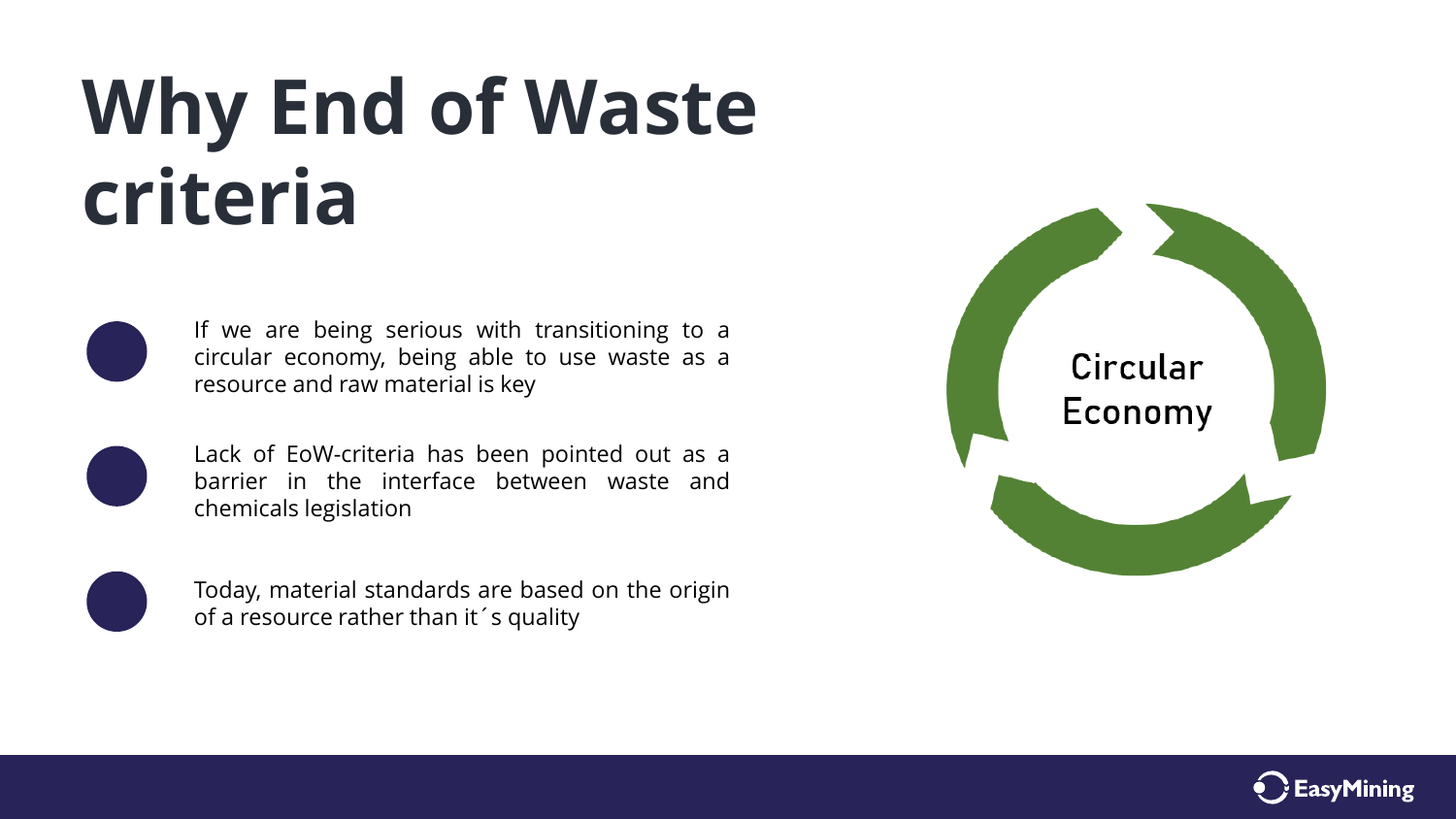# **Focus on quality instead of origin**



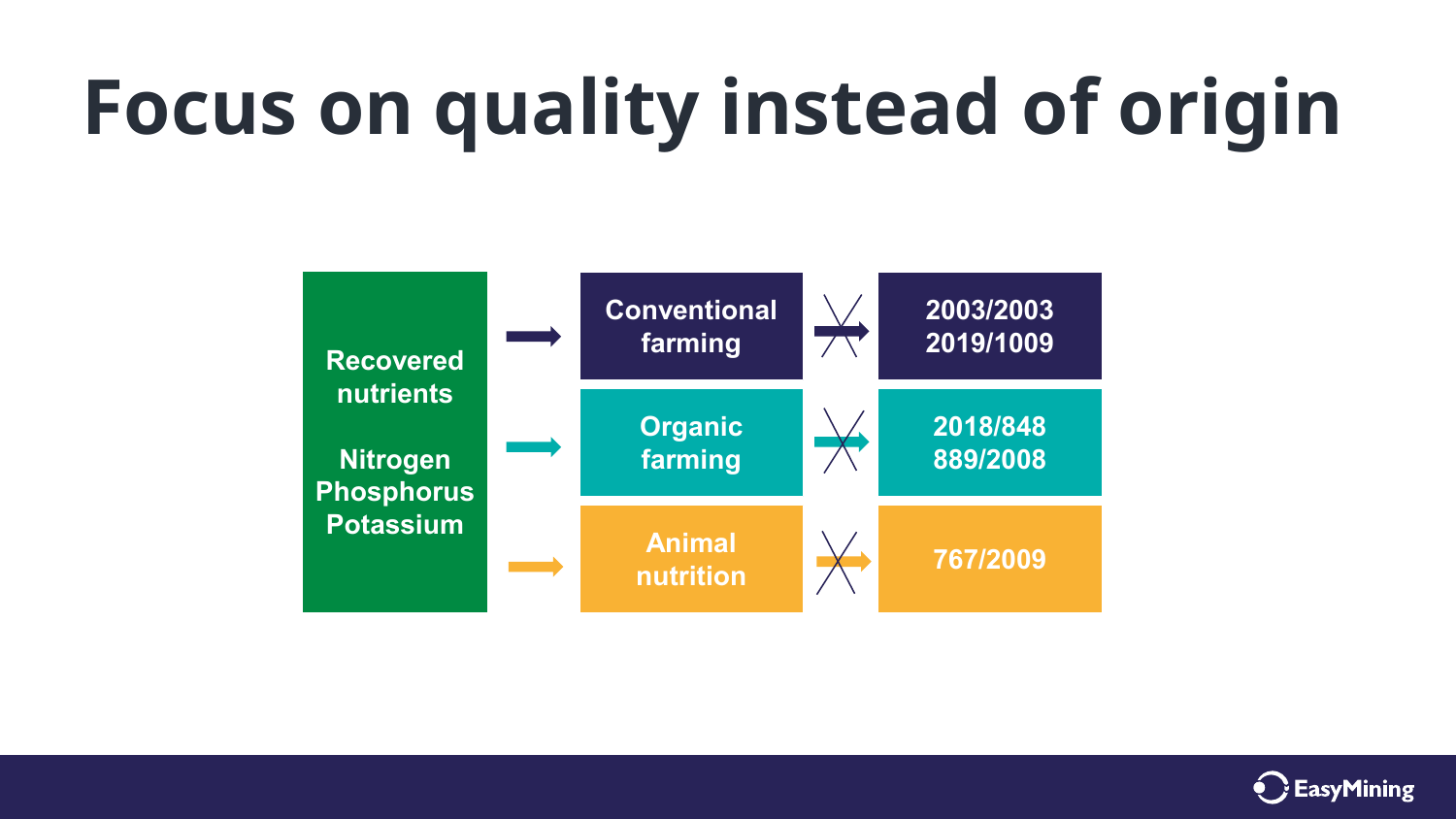#### **Phosphorus recycling: an inevitable part of our future society**



Phosphorus is an essential element for life and a key nutrient



Because of the limited availability, EU has included Phosphorus on the list of Critical Raw Materials



Legislations are driving for recovery of Phosphorus, e.g., the Taxonomy and the new Sewage Sludge Directive



The recovered Phosphorus need to be accepted on the market if fulfilling the quality demands!